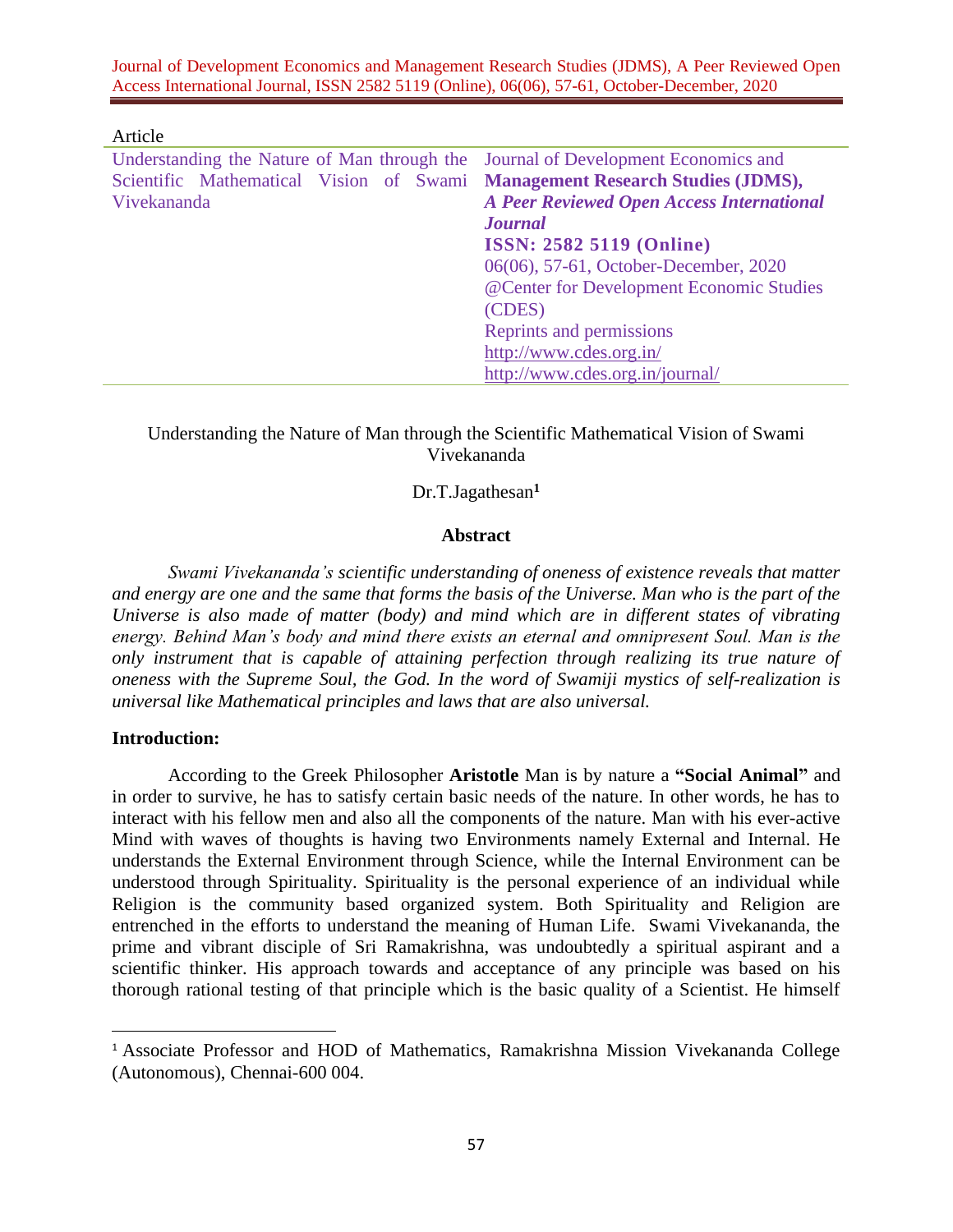understood the meaning of the human life on the basis of Religion which is the science of spirit, sole and life.

### **Man, and Universe:**

Universe is the sum total of everything that exists including time and space, the matter and energy, and the laws that govern them. As per the understanding of Physical and Chemical Sciences, the observable material substance together with its energy forms the basis of all the natural phenomena of the Universe. **Albert Einstein** scientifically proved that mass and energy are the different forms of the same thing through his **"Relativity Theory"** and the famous equation  $E = mc^2$  (1905). Ten years earlier than Einstein's findings Swami Vivekananda (1895) explained the unity of existence with reference to material and energy. In 1891 **Nikola Tesla**, another greatest inventor, whose invention formed the basis of Electrical Revolution that moves our world even today, described the Universe as the Kinetic System filled with energy. Tesla was much influenced by the teachings of Swami Vivekananda. In a night meeting with Swamiji on

February 5th 1896 Tesla was guided by Swamiji to mathematically prove the Vedic concept of unity of existence. Tesla could assure Swamiji that he is capable of doing that. As Tesla could not succeed in this project, Einstein himself went on further in this line of understanding of the Universe. From these events it is very apparent that Swami Vivekananda was the pioneer in scientifically understanding the Unity of Existence of the Universe.

Swamiji declared that like all the things in the Universe Man is the blend of matter and energy. The driving force energy of this combination is the sole/atman. The formless sole/atman which is the past and parcel of human existence is beyond time and space perceived by human mind.

In the words of Swamiji, every matter in the Universe is in a constant state of flux, but by taking the Universe as a Unit, as one whole, it cannot move or change as motion is always a relative thing. Hence, this infinite Unit of sole/atman which is unchangeable, immovable and absolute is the real nature of Man. Therefore, Man's reality is universal and not in the limited sense.

Cosmic consciousness is the unity of human mind with Universe. In other words it is the awareness of the Universe by human mind above its level of selfness and ego. According to the analysis of Swami Vivekananda the Universal/Cosmic Mind is the one that splits into Universal Material/Matter and Universal Power/Force. This Universal/Cosmic Mind itself is created by another entity namely the Cosmic Soul which is also called God/Almighty. The fore said explanation is extrapolated by Swamiji to Man and his body (matter), mind and soul.

# **God, Man, and Nature:**

There exists a triangular connection among Almighty, Nature and Man. According to some sect of believers, the Nature is an example of omnipresent almighty and is to be also worshiped while enjoying it. The other sect of believers considers that Nature is gifted to them for purpose of enjoyment only.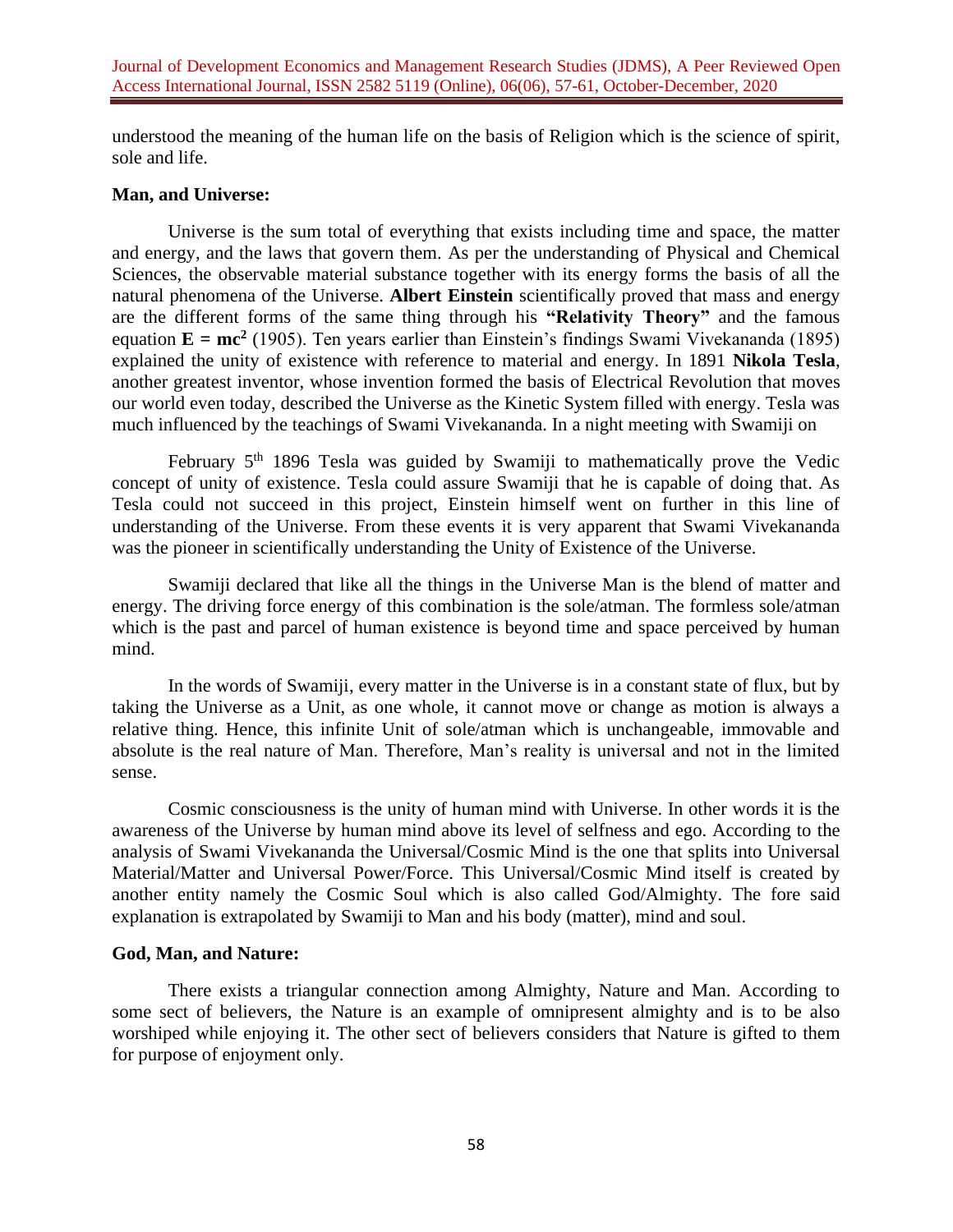Journal of Development Economics and Management Research Studies (JDMS), A Peer Reviewed Open Access International Journal, ISSN 2582 5119 (Online), 06(06), 57-61, October-December, 2020

As per the words of Swami Vivekananda there exists a Unity among God, Man and Nature. In other words, it is the Unity of existence among the matter and energy of the Universe. In his lecture on the Real Nature of Man delivered in 1895, he further pointed out that force (power) which takes up the matter and forms the body is the same which manifest through that body.

Swamiji further speculated that matter (body) and mind are one and the same but differ in their state of vibration. The mind is in the state of higher vibration while the matter (body) is in the state of lower vibration. Therefore, Man in nature is homogeneous with reference to body and mind that are manifesting differently. A mutual vibration-based transformation between body and mind is also there. The example given by Swamiji to this is as follows: If food is not consumed for a week or so the thinking capacity of human mind goes down to only a few stray thoughts. After resuming feeding the mind starts functioning normally with its thrush hold level of vibration. Here the food (material) becomes the mind. Similarly, the mind can manifest itself in the body as matter by lessening its vibration.

The free state of Man's existence is the next thought stream of Swamiji. Man is always identifying himself with his mind and its extraordinary changes. Many a time he is unable to understand the sole behind this mind which is ever free, bondless and eternal. In nature man is not the mind but the sole. Therefore, the real freedom of Man is present in his sole rather than in his mind.

In 1859 the evolutionist, Charles Darwin, in his book on "The Origin of Species" discussed about the struggle for existence of the organisms found in this world. The adaptive variations were acquired by organisms to get over in this struggle. As a driving and evolutionary force, the Nature selected the organisms with favoured variations and made them to survive as fittest organisms in the future course of evolution. Swami Vivekananda understood the manifestation of sole from simplest to complex form of life. Such differences in the manifestation were subjected to the pressure of the Nature and that led to the evolution of the sole into the stature of Man. This is in line with the organic evolutionary theory postulated by Charles Darwin.

#### **Supremacy of Man:**

While talking about the supremacy of Man, Swami Vivekananda pointed out that Man is the greatest of all the animals, devas, and angels. He alone can attain perfection. The devas and angels, so called celestial beings have to come down again and attain perfection through human body alone. Swamiji further ascertained that Man is the only God that ever exists in past, present and future. Like Swamiji, many of our sages identified God in the human form – "Daivam Manushya Roopena". In the case of an ordinary apparent man unfortunately the attitude of slavery exists for food, shelter, family, money, fame and other worldly affairs. But fortunately, there is a provision available to him to get detached from all these bondages and attain the supremacy as a real man or yogi.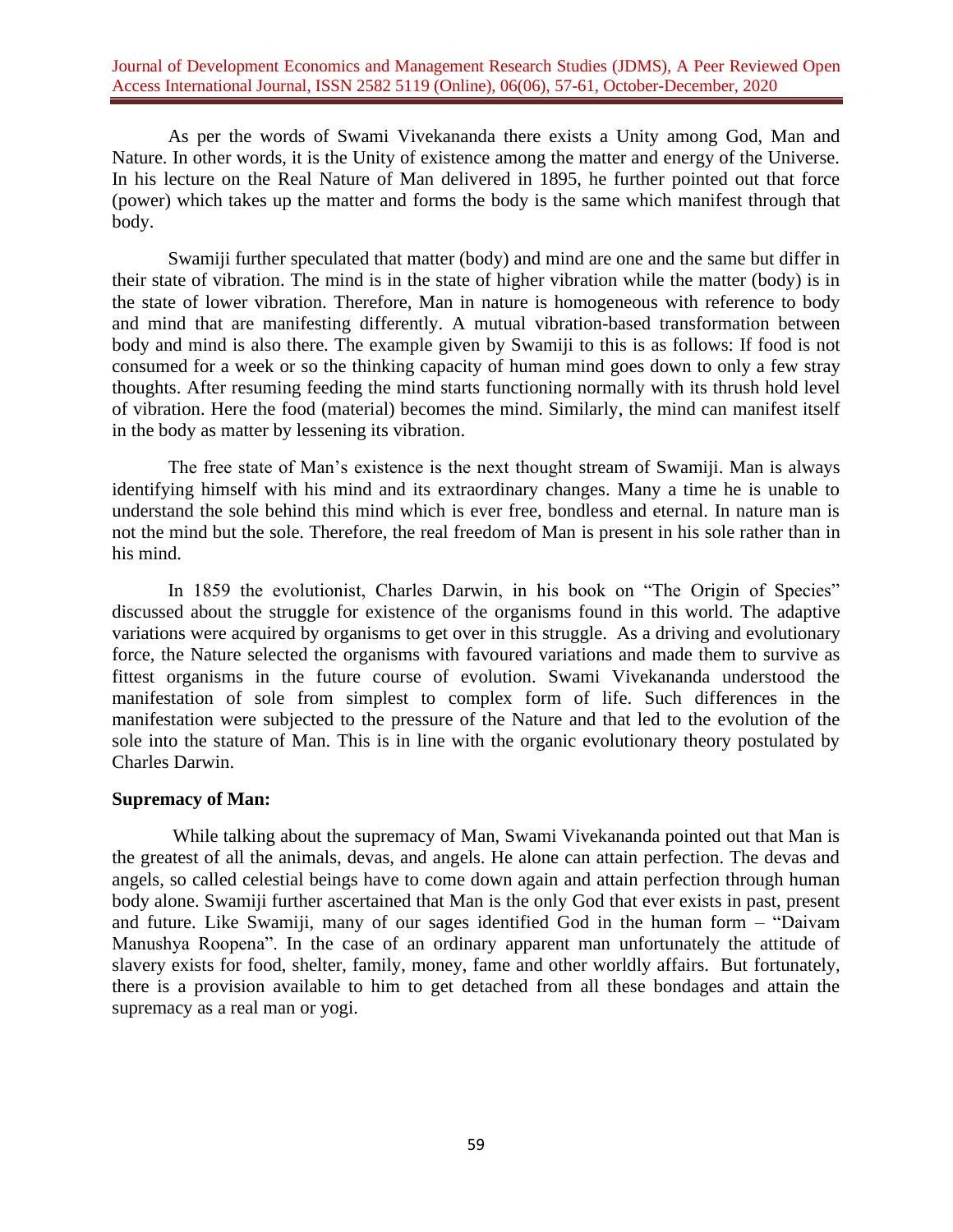## **Self Realization of Man:**

Through the ideas of Swami Vivekananda, we have already seen that Man is the proper instrument to attain perfection. Swamiji said that the inherent nature of man is to seek selfrealization and to aware of his perfection. The mystics of man in realizing himself with the ultimate truth are universal. Swamiji identified this phenomenon as the Scientific Religion. Further, it is explained by him in this way: "As mathematics in every part of the world does not differ, so the mystics do not differ. They are all similarly constituted and similarly situated. Their experience is the same and this becomes law". Yoga method is advocated by Swamiji to attain self-realization. Yoga helps man to come out of the disturbances in physical body and mind caused by outside world. Once the body and mind are fit and healthy enough the progress towards self-realization is possible to man. Taking the body in to a slave the yoga shows the way for Man to join the soul ever existing in his body with the eternal Supreme Soul or God. This is the essence of Self Realization. Man can control his body and mind through yoga to attain the state of Self Realization.

#### **Conclusion:**

Swami Vivekananda stands apart from most scientists in having the amalgamation of science and spirituality. His understanding of the nature of man was immense and born out of his very careful scientific analysis. He tried to connect the real man with the infinite omnipresent Soul. He argued that Apparent Man is only a dim reflection of the Real Man. The Real man / Soul is not bound by time and space and that must be free. This logic has to be understood first by the common / apparent man. Then he has to strive for self-realization and the state of freedom. This paper ends with the Swamiji's quote on Real Man: **"The Real Man is the One Unit of Existence"**

# **References:**

- 1. Albert Einstein, (1905). Annus mirabilis papers (miracle year), Annalen der Physik, Annals of Physics.
- 2. Albert Einstein, (2006). His papers and His letters, Gandhi Centre of Science and Human Values, (2006).
- 3. Charles Darwin, (1859). "The Origin of Species", John Murray, London.
- 4. Facets of Vivekananda, Sri Ramakrishna Math, Madras, (1987).
- 5. Letter of Swami Vivekananda to Nikola Tesla (1896).
- 6. Nature and Man Swami Vivekanand[ahttps://www.swamivivekananda.guru](https://www.swamivivekananda.guru/) 2020/05/11.
- 7. P. K. N. Panicker, (2003). Swami Vivekananda A Saint and a Social Revolutionary, pp 49-54.